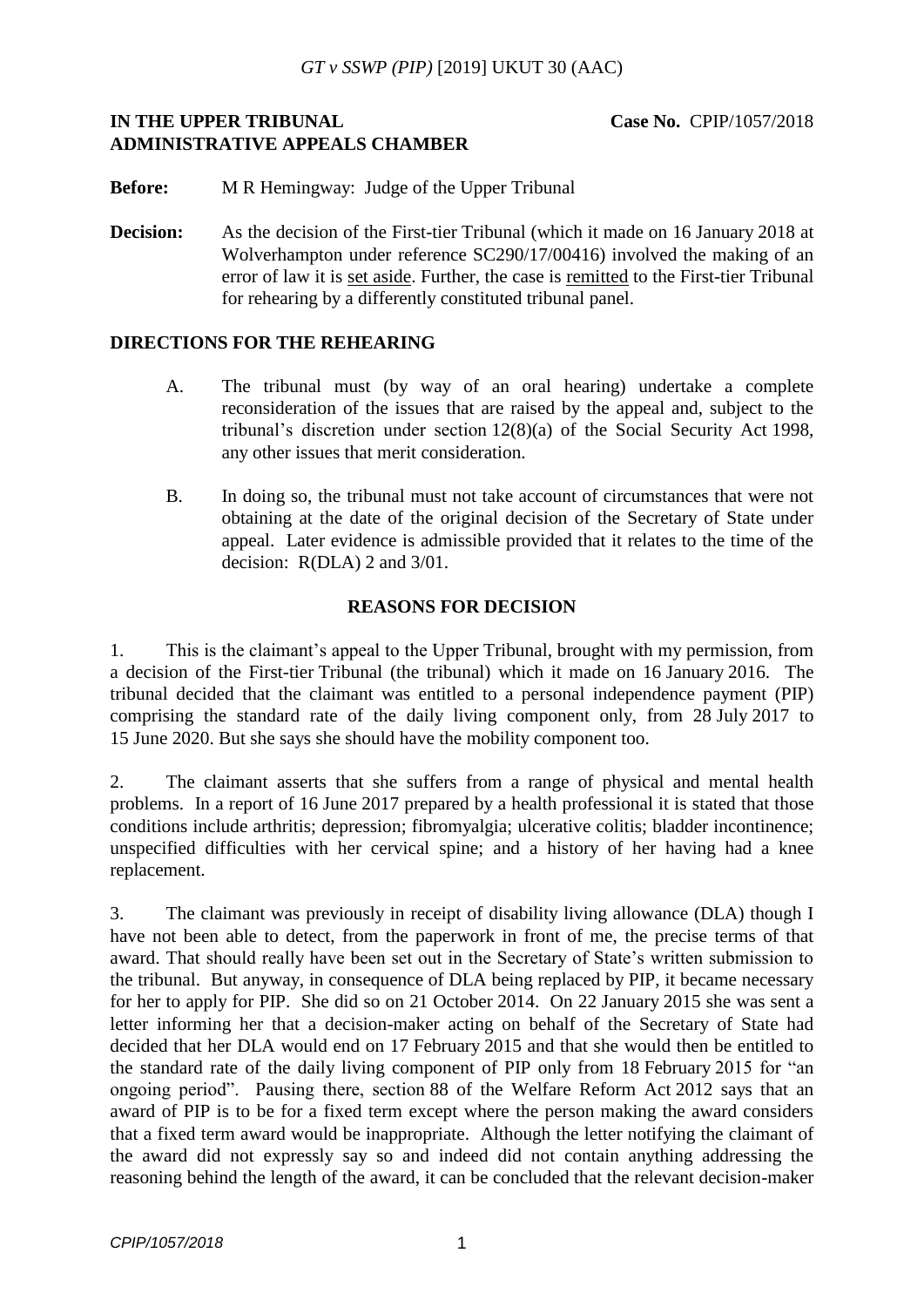must have considered a fixed term award to be inappropriate. As to points, it was decided that the claimant was entitled to a total of 8 points under the activities and descriptors relevant to the daily living component of PIP, being 2 points each for the activities of preparing food, washing and bathing, managing toilet needs or incontinence and dressing and undressing. No points were awarded with respect to the mobility component. The claimant asked for a mandatory reconsideration but that did not result in any alteration to any of the terms of the decision. It does not appear she then sought to mount any further challenge to that decision. But in April 2017 she submitted a completed PIP claim form and asserted, in effect, that her condition had deteriorated such that she ought to be in receipt of a greater award of PIP. It was that application which led to the health professional's report of 20 June 2017 mentioned above. An earlier report of 22 December 2014 had been prepared with respect to the claimant's initial claim for PIP.

4. On 28 July 2017 the claimant was informed, by letter, that a decision-maker acting on behalf of the Secretary of State had decided that she remained entitled to the standard rate of the daily living component of PIP but not to any award with respect to the mobility component. The terms of that decision, however, were not identical to the terms of the earlier one although the outcome with respect to the level of entitlement was the same. The first difference was that, on this occasion, the claimant was considered to be entitled to 4 points under the descriptors linked to mobility activity 2. But that did not enable her to reach the necessary 8 point threshold to establish entitlement to even the standard rate of that component. The second difference was that the current award was stated to run from 28 July 2017 to 15 June 2020. So, unlike previously, it had been decided to make a fixed term award. The claimant, once again, asked for a mandatory reconsideration. The Secretary of State's decision-maker, once again, maintained all aspects of the decision. So, the claimant appealed to the tribunal. In doing so she ticked a box to indicate that she did not want an oral hearing of her appeal.

5. The tribunal had regard to both rule 2 and rule 27 of the Tribunal Procedure (First-tier Tribunal) (Social Entitlement Chamber) Rules 2008 and resolved to decide the appeal on the documents in front of it and without a hearing. In the circumstances, and for the concise reasons it gave at paragraph 6 of its statement of reasons for decision of 14 March 2018 (which I need not set out) it was entitled to do that. Having so decided, it then went on to explain why it thought the claimant was entitled to all of the points last awarded by the Secretary of State's decision-maker but to no more points. It did not, in its statement of reasons, address the question of the period of the award. Nor, indeed, had the Secretary of State's decision-maker either in the letter of 28 July 2017 other than to simply say the award had been time limited because the claimant's needs "may change". In its decision notice the tribunal simply said that the claimant remained entitled to "the daily living component at the standard rate from 28/07/2017 to 15/06/2020". The claimant, remaining dissatisfied, asked for permission to appeal to the Upper Tribunal. Her single ground of appeal was that the tribunal had erred through not realising that she has difficulty in walking. The claimant asked the Upper Tribunal to hold a hearing of her application for permission to appeal for the stated reason that she was "not satisfied with decision". The Upper Tribunal exercised discretion in favour of the claimant and decided to hold an oral hearing of her appeal. The matter was listed for a hearing at Birmingham on 24 September 2018. The claimant did not attend and does not appear to have ever offered any explanation as to why not.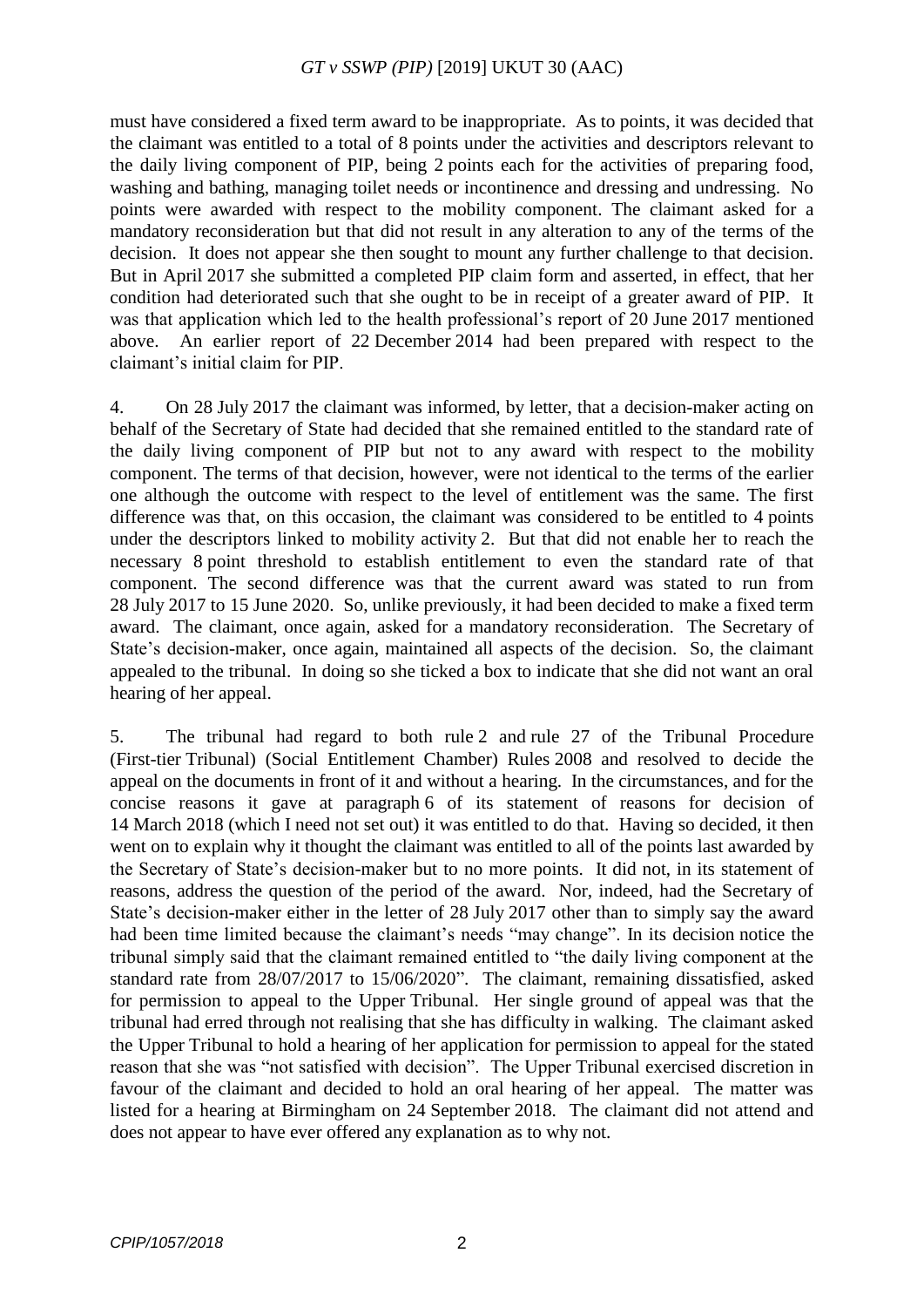6. Despite the claimant's unexplained non-attendance I decided to grant permission to appeal whilst limiting that grant to a single ground which I had, pursuant to the Upper Tribunal's inquisitorial function, identified myself from a perusal of the documents. I explained that, in my view, the tribunal had fully appreciated the fact that the claimant was asserting she had problems walking but that it had reached a conclusion sustainable on the evidence, and adequately explained, that such difficulties were not sufficient to enable her to score more than the 4 points under the mobility component which had been awarded. As to the reason why I was, nonetheless, granting permission on limited grounds, I said this:

" 6. To explain, the claimant previously had an award of a personal independence payment, again comprising the standard rate of the daily living component only, for an ongoing period. That award had been notified to her by letter of 22 January 2015 (see page 65 of the appeal bundle). There then followed what is sometimes referred to as 'an unplanned review' which led to a further decision of the Secretary of State, notified on 28 July 2017, to the effect that she remained entitled to the standard rate of the daily living component but for a fixed term to expire on 15 June 2020. There was only a very cursory explanation in the letter of notification as to why it had been decided, on this occasion, to make a fixed term award rather than an ongoing one. Whilst the claimant herself did not raise this particular point in her appeal, it might be that the F-tT was required to offer a short explanation as to why it was time-limiting the award, particularly bearing in mind the terms of the original decision to the effect that the award was an ongoing one. As it is, the F-tT does not appear to have turned its mind to the question of the period of the award at all. Perhaps what was said by the Upper Tribunal in *RS v SSWP* [2016] UKUT 0085 (AAC) may have relevance. Permission to appeal is granted solely on that basis."

7. I directed written submissions from the parties in the usual way. The Secretary of State's representative has indicated that the appeal is supported on the basis that the tribunal did err in the manner in which I had suggested it might have done when granting permission. The Secretary of State accepts that the decision as to the term or period forms part of the overall decision on entitlement to PIP. She accepts, at least by implication, that a decision as to the term of an award is itself appealable. She observes (rightly) that the decision under appeal was a supersession decision and suggests that any such decision has to be accompanied by full reasons. She accepts that, against that background, the tribunal was obliged to adequately explain why it was departing from the terms of the initial award with respect to the period of the award. She invites me to remit to the tribunal for rehearing or to remake the decision myself with respect to the limited question of the term of the award. The claimant, having considered the Secretary of State's submission, has indicated that she does not wish to make any further comment. Neither party has asked the Upper Tribunal to hold a hearing of the appeal.

8. The fact that there is agreement between the parties that the tribunal has erred in law makes my task easier and makes this decision shorter. But there are a few points I would, nevertheless, wish to make.

9. As was explained eloquently and in detail by the Upper Tribunal in *RS v SSWP* [2016] UKUT 0085 (AAC), section 88(2) of the Welfare Reform Act 2012 provides that an award of PIP is to be for a fixed term except where the relevant decision-maker considers a fixed term award to be inappropriate. The section does not set out the legal consequences of a decision that a fixed term award is inappropriate but the necessary implication is that, if it is inappropriate, then an indefinite award is to be made so long as the conditions of entitlement are satisfied. The section also, impliedly, confers a function of determining the duration of a fixed term award. The question of whether a fixed term award is not appropriate and the related question of whether, if it is appropriate, what the term of should be, are aspects of the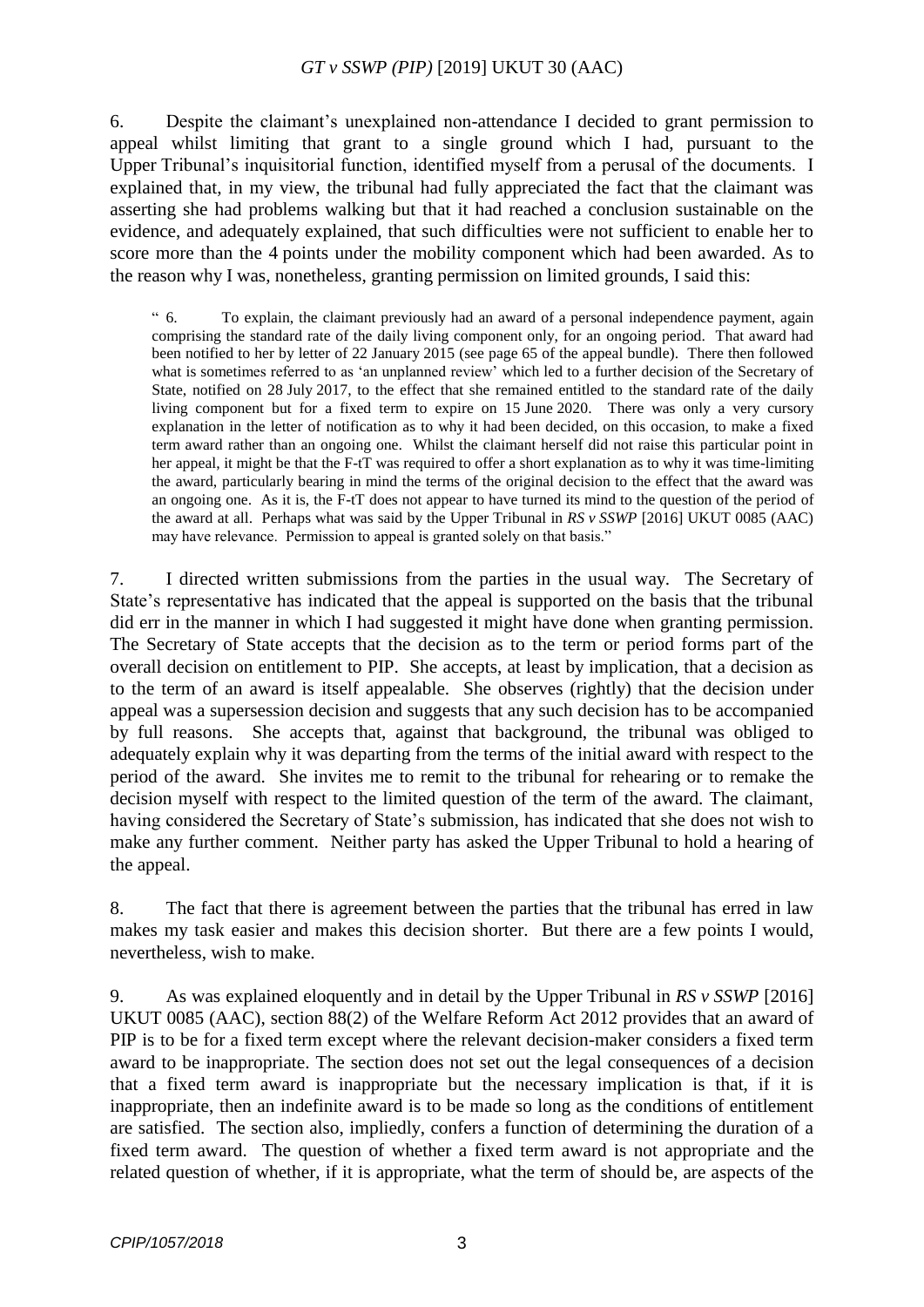overall decision with respect to PIP and may, in principle, be considered and determined by the tribunal on an appeal to it.

10. The claimant, in this case, did not express any concern, when appealing to the tribunal, about the imposition of a fixed term for the award. Rather, her focus was solely upon the question of entitlement to the mobility component. So, perhaps it might be argued (although it has not been) that the question of the term of the award was not a matter raised by the appeal (see section 12(8)(a) of the Social Security Act 1998). But the question whether an issue is "raised by the appeal" is to be determined by reference to the substance of the appeal and not merely by the wording of the letter of appeal. On a commonsense basis that must be right. The second decision-maker had only departed from the terms of the decision issued by the first decision-maker with respect to the imposition of a fixed term. That made the decision which was subject to appeal before the tribunal, a supersession decision because the second decision interfered with the terms of the first award. In light of that I would conclude that the question of the term of the award was one clearly raised by the appeal. It was, therefore, something which the tribunal was required to have regard to and to deal with. But even if I am wrong about that I would conclude, for the same reasons, that since a tribunal has discretion to deal with a matter not raised by the appeal (see section 12(8)(a) of the Social Security Act 1998 again), it was required to ask itself, in any event, whether it should exercise discretion to entertain that aspect of the appeal and, if not doing given the prominence of that aspect, it was required to explain why not.

11. One consequence if this does need to be made clear and explicit, in what I have said above and more importantly in what was said in *RS*, is that a claimant may bring an appeal to a tribunal even if that claimant is only challenging the decision to fix a term or is only challenging the length of an award.

12. Moving on, it would appear that the basis for the Secretary of State's supersession decision under appeal was that, having regard to the more recent health professional's report, the requirements contained in regulation 26 of the Universal Credit, Etc (Decision and Appeals) Regulations 2013 permitting supersession on the basis of receipt of medical evidence from a health care professional, had been met. That was what was said by the Secretary of State's decision maker in her submission to the tribunal. I would observe, though, that the basis for supersession relied upon was not specified in the letter of 28 July 2017 setting out and otherwise explaining the decision. The tribunal did not remind itself or recognise that it was dealing with a supersession decision and did not identify grounds for supersession itself.

13. In the above circumstances I have concluded that the tribunal erred in law through failing, for itself, to identify any ground for supersession even though it might be thought that the applicability of the regulation 26 ground is obvious. Additionally, and more importantly it seems to me in the context of this case, the tribunal erred in failing to explain why, given the previous award of PIP for an ongoing period, it was upholding the Secretary of State's largely unexplained decision to make a fixed term award. What the tribunal should have done was show that it appreciated (though in fact it might have inadvertently overlooked it) that there had been such an alteration in the terms of the decision and should have considered, for itself, whether a fixed term was or was not appropriate assuming it had accepted (as I think it certainly would have done had it turned its mind to it) that there were grounds for supersession given the existence of the more recent health professional's report. As to how it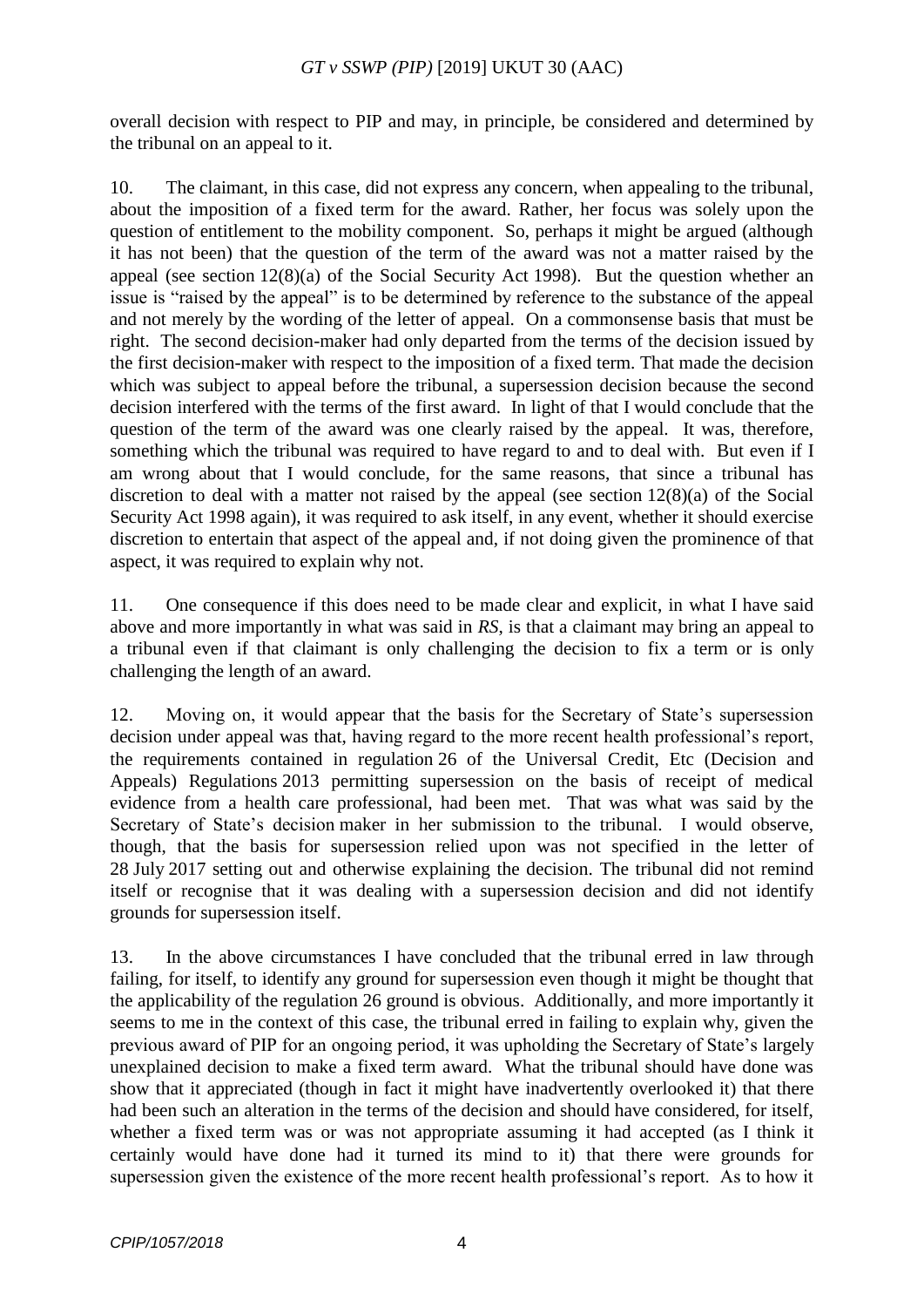should go about making the decision with respect to the fixing of a term or not, valuable guidance is afforded in *RS* which I have already cited (see in particular what is said from paragraphs 54-63 of that decision). Since the tribunal has erred in law I have concluded (as is accepted by the Secretary of State) that its decision must be set aside.

14. I have considered whether I should remit or whether I should remake the decision myself. There is certainly an argument, in this case, for my remaking the decision given the narrowness of the issues consequent upon my granting permission on a limited basis only. But the question of the appropriateness or otherwise of a fixed term award raises questions with respect to the stability or otherwise of the claimant's medical conditions. She suffers from a number of them and, it seems to me, the matter is not clear cut. Further, the question of whether a fixed term award or an ongoing award is to be made is not, despite its not cropping up very often in appeals, a peripheral matter. It is a matter, it seems to me, of some importance to the parties and perhaps in particular to the claimant. If I were to attempt to remake the decision myself I would be doing so without the range of expertise which the tribunal will have available to it through the composition of its panel. In those circumstances, therefore, I have decided the appropriate course is to remit to the tribunal for a rehearing.

15. One upshot of my decision to remit rather than to remake, is that the claimant will have a further opportunity, if she wants to take it, to argue the point regarding claimed entitlement to the mobility component of PIP. That is because the rehearing will not be limited to the grounds on which I have set aside the tribunal's decision. The tribunal will consider all aspects of the case, both fact and law, entirely afresh. Further, it will not be limited to the evidence and submissions before the tribunal at the previous hearing. It will decide the case on the basis of all of the evidence before it, including any further written or oral evidence it may receive.

16. The tribunal will, it seems to me, first of all have to decide whether there are grounds for supersession. Perhaps that might be relatively straightforward in light of what I have already said above. But it will then have to decide upon entitlement in relation to the components and rates of PIP and it will also have to decide whether or not making a fixed term award is inappropriate. If it decides that it is not inappropriate it will have to fix the term. If it decides a fixed term award is inappropriate, it will have to make an ongoing award. Whatever it decides about all of that it should be prepared to give reasons if called upon to do so by way of a request for a statement of reasons for decision.

17. The claimant will note that I have directed an oral hearing. She has not previously shown a fondness for requesting or attending hearings. But I can find nothing in the documentation before me which suggests that she might not be fit to attend a hearing or that, while she does have health difficulties, it would be unreasonable to expect her to do so. Perhaps if she thinks such is unreasonable she might care to contact the tribunal (though if she is doing so she should do so promptly) and no doubt, if she does, the tribunal will make of what she has to say what it will. But otherwise, whilst of course she does not have to, she should think very seriously about attending the hearing. That is because doing so will give her an opportunity of explaining to the tribunal, on a face-to-face basis, how she feels her health difficulties impact upon her. Further, I should also point out for the benefit of the claimant, that she should not assume that the mere fact I have set aside this decision means I think she should ultimately succeed in her appeal. All of that will now be for the good judgment of the tribunal panel which rehears the appeal.